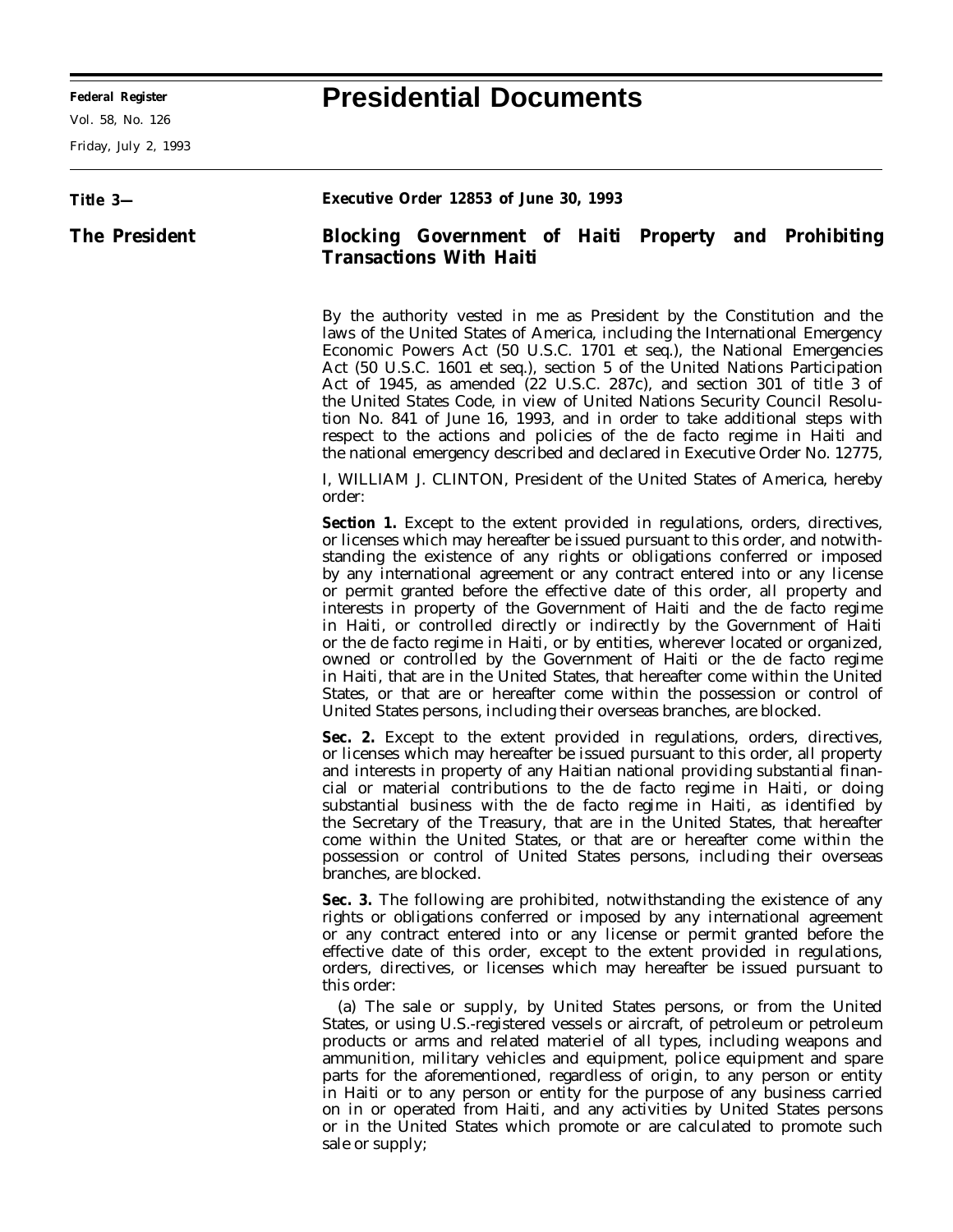(b) The carriage on U.S.-registered vessels of petroleum or petroleum products, or arms and related materiel of all types, including weapons and ammunition, military vehicles and equipment, police equipment and spare parts for the aforementioned, regardless of origin, with entry into, or with the intent to enter, the territory or territorial sea of Haiti;

(c) Any transaction by any United States person that evades or avoids, or has the purpose of evading or avoiding, or attempts to violate, any of the prohibitions set forth in this order.

**Sec. 4.** The exemption for exportation from the United States to Haiti of rice, beans, sugar, wheat flour, and cooking oil in section 2(c)(iii) of Executive Order No. 12779 shall not apply to exportations in which either the *de facto* regime in Haiti or any person identified by the Secretary of the Treasury pursuant to section 2 of this order is a direct or indirect party.

**Sec. 5.** For the purposes of this order:

(a) The term ''Haitian national'' means a citizen of Haiti, wherever located; an entity or body organized under the laws of Haiti; and any other person, entity, or body located in Haiti and engaging in the importation, storage, or distribution of products or commodities controlled by sanctions imposed on Haiti pursuant to resolutions adopted either by the United Nations Security Council or the Organization of American States, or otherwise facilitating transactions inconsistent with those sanctions.

(b) The definitions contained in section 3 of Executive Order No. 12779 apply to the terms used in this order.

**Sec. 6.** The Secretary of the Treasury, in consultation with the Secretary of State, is hereby authorized to take such actions, including the promulgation of rules and regulations, and to employ all powers granted to me by the International Emergency Economic Powers Act and the United Nations Participation Act, as may be necessary to carry out the purpose of this order. Such actions may include the prohibition or regulation of entry into the United States of any vessel or aircraft which is determined to have been in violation of United Nations Security Council Resolution No. 841. The Secretary of the Treasury may redelegate any of these functions to other officers and agencies of the United States Government, all agencies of which are hereby directed to take all appropriate measures within their authority to carry out the provisions of this order, including suspension or termination of licenses or other authorizations in effect as of the date of this order.

**Sec. 7.** Section 4 of Executive Order No. 12775 and sections 2(c) and 4 of Executive Order No. 12779 are hereby revoked to the extent inconsistent with this order. Otherwise, the provisions of this order supplement the provisions of Executive Order No. 12779.

**Sec. 8.** Nothing contained in this order shall create any right or benefit, substantive or procedural, enforceable by any party against the United States, its agencies or instrumentalities, its officers or employees, or any other person.

## **Sec. 9.**

(a) This order is effective immediately.